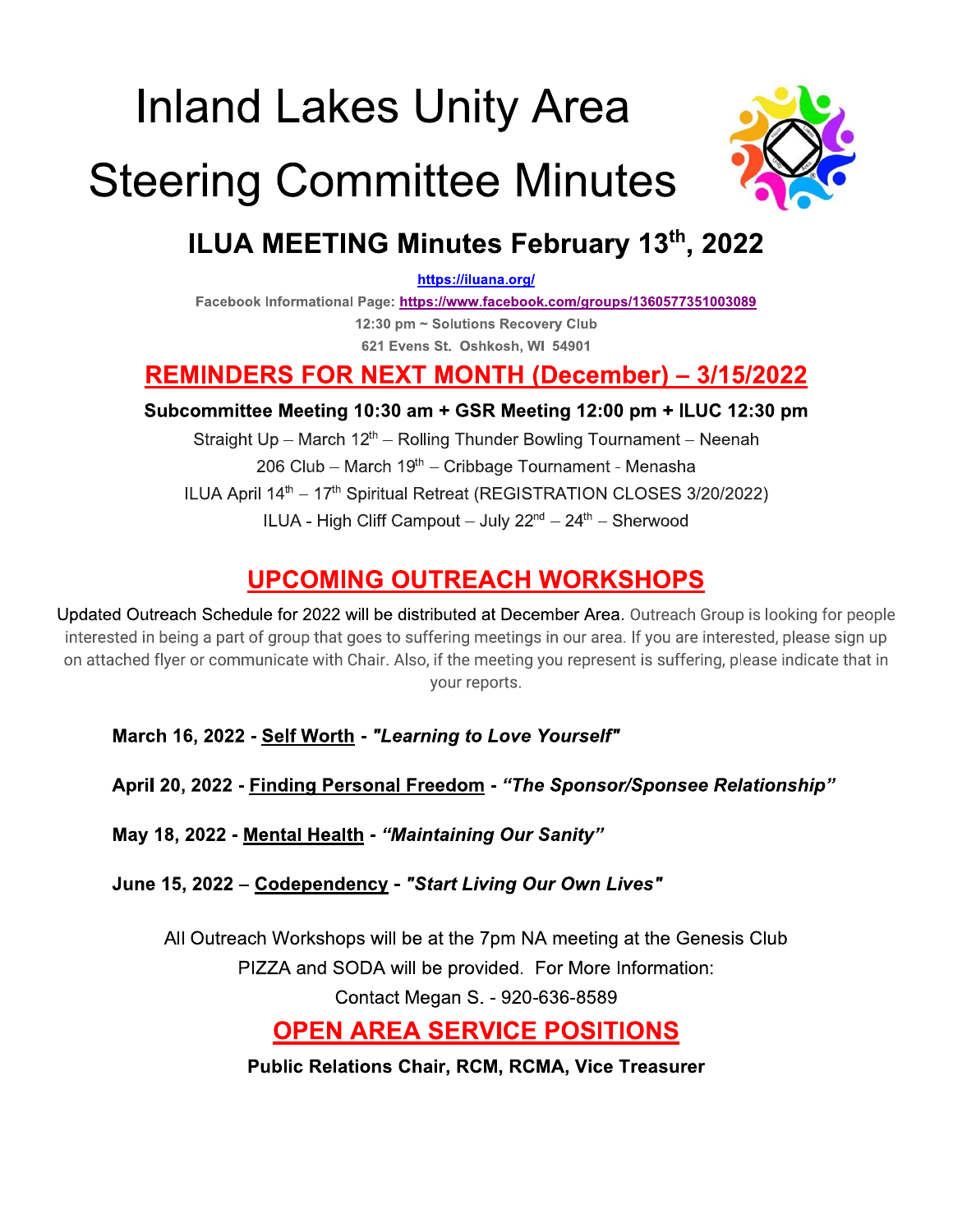### **MEETINGS IN NEED OF SUPPORT/ GROUP ANNOUNCEMENTS**

SUN - Appleton - 6:00 PM - Strength for The Week - NEEDS SUPPORT

SAT - Appleton - 11:59PM- Midnight Serenity - NEEDS SUPPORT

SAT - Shawano - 12:00 AM - Lakeside - NEEDS SUPPORT

WED - Oshkosh - 7:00PM - Warming Shelter - NEEDS SUPPORT

FRI - Appleton - 6:00 PM - Women with Hope - ZOOM ONLY ID:812 5938 3660 PW: Hope

# **AGENDA MINUTES/SUMMARY/BULLET NOTES**

## **APPROVAL OF MINUTES**

JAN + FEB Minutes reviewed - Carol.  $-2<sup>nd</sup>$  – George

## **ATTENDANCE AND REPORTS - Section 1**

See section 1. Fair turnout from GSR's. 18 groups represented.

#### **SUBCOMMITTEES ATTENDANCE & REPORTS - (2)**

See Section 2 – Included new contact information for Chairpersons

#### **EXECUTIVE COMMITTEE ATTENDANCE & REPORTS- (3)**

See Section 3 - Included new contact information for Chairpersons

### **ELECTIONS (4)**

George T - Literature Chair- PASSED

Greg E - Activities Chair- PASSED

#### **OLD BUSINESS - (5)**

Closed

#### **NEW BUSINESS-(6)**

Approve PR motion to exceed budget by \$228.32 - PASSED

### **TREASURER'S REPORT - (7)**

|          |        |         |         | Beginning Balance   Revenue   Expenses   Ending Balance   Above/Below Working Reserve (\$1630) |
|----------|--------|---------|---------|------------------------------------------------------------------------------------------------|
| S2053.55 | 909.00 | 1038.99 | 1923.46 | $+293.46$                                                                                      |

\$0 Donation to NA Region & NAWS

**MOTION TO CLOSE- (8)**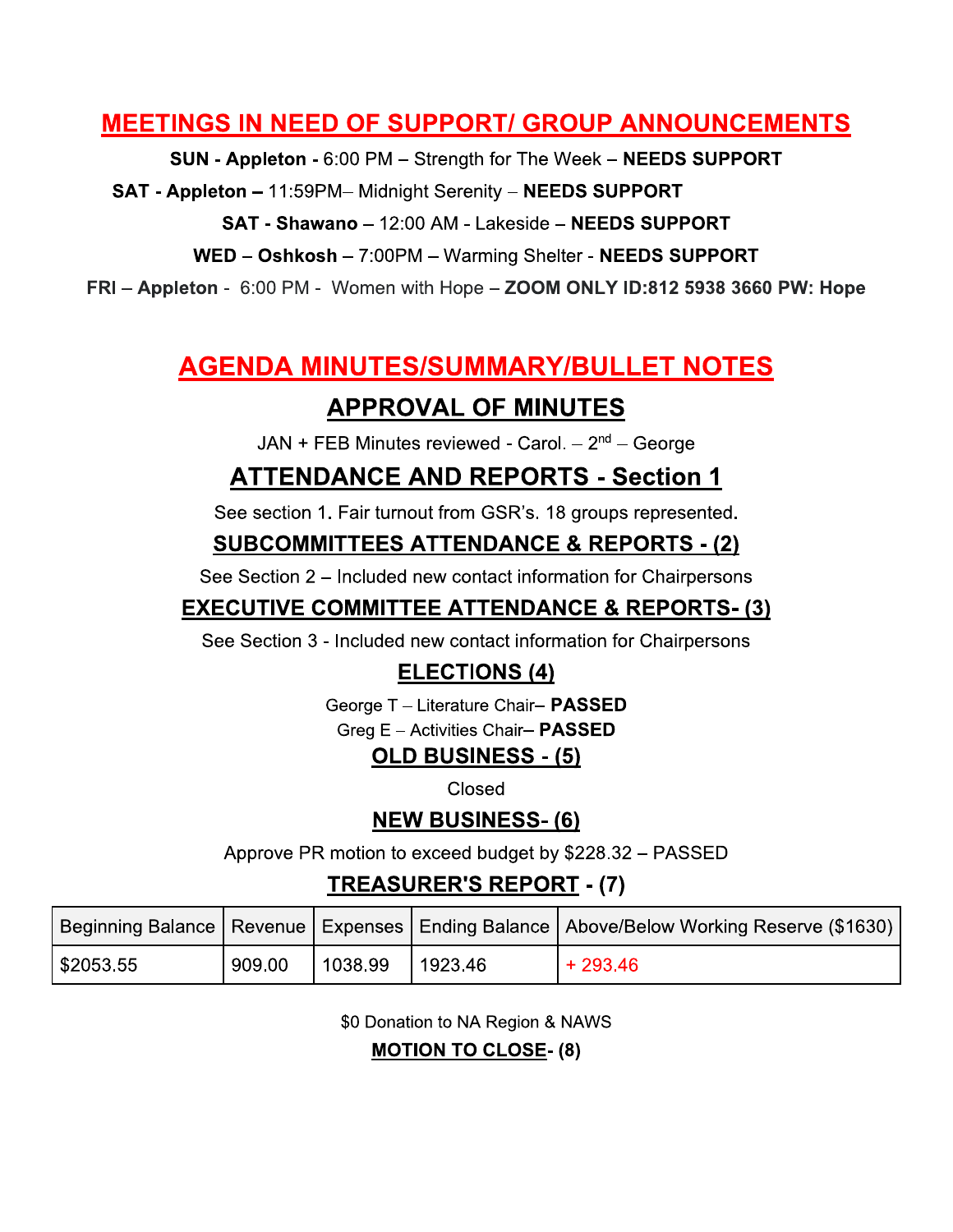#### $1.$ **ATTENDANCE AND REPORTS**

# **Sunday Meetings**

| Present  <br>Absent | Time - Group Name -<br>Location                                                                                                              | Servant Name-<br>Position | Support<br>Level | Avg# in<br>Attendance | Service People<br>Needed | Donations:<br>Lit Order:               |  |
|---------------------|----------------------------------------------------------------------------------------------------------------------------------------------|---------------------------|------------------|-----------------------|--------------------------|----------------------------------------|--|
|                     | Appleton<br>6:00 PM - 7:30 PM Strength for<br>The Week,<br>A village LLC, 2031 E Calumet, Appleton, WI,<br>54915                             | Tim S - GSR               | Suffering        | $\overline{4}$        | <b>GSR</b>               | Donations: \$0<br>Lit Order: \$        |  |
| Report:             | Meeting is always there, people are showing up still would like support.                                                                     |                           |                  |                       |                          |                                        |  |
| $\mathsf{A}$        | <b>Oshkosh</b><br>7:30 PM - 8:30 PM Spiritual<br><b>Connection</b><br>First Presbyterian Church, 110 Church St.,<br>Oshkosh, WI, 54901       | GSRA - Tamera             | Excellent        | 15                    | <b>GSRA</b>              | Donations:<br>\$0.00<br>Lit Order: \$0 |  |
| Report:             | Going strong, all are welcome to our open meeting.                                                                                           |                           |                  |                       |                          |                                        |  |
| P                   | <b>Fond Du Lac</b><br>6:30 PM - 8:00 PM Gratitude<br>Group<br>Pilgrim United Church of Christ,<br>535 Stow Street, Fond Du Lac, WI,<br>54935 | Larry B / GSR             | Excellent        | 20                    | <b>GSRA</b>              | Donations: \$5<br>Lit Order: \$56      |  |
| Report:             | Masks mandatory regardless of vaccination status.                                                                                            |                           |                  |                       |                          |                                        |  |
| P                   | <b>Menasha</b><br>$10:30$ AM $- 12:00$<br><b>Sunday Morning Wake Up,</b><br>206 Club, 64 Racine St., Menasha,<br>WI.54952                    | Jeff W /GSRA              | Good             | 15                    | <b>NA</b>                | Donations: \$50<br>Lit Order: \$39     |  |
| Report:             | Meeting going well, good attendance, good support.                                                                                           |                           |                  |                       |                          |                                        |  |

# **Monday Meetings**

| <b>Present</b><br><b>Absent</b> | Time - Group Name -<br>Location                                                                                                                                                                                                                 | <b>Servant</b><br>Name-<br><b>Position</b> | Support<br>Level | Avg# in<br><b>Attendance</b> | <b>Service</b><br>People<br><b>Needed</b> | Donations:<br>Lit Order:       |  |
|---------------------------------|-------------------------------------------------------------------------------------------------------------------------------------------------------------------------------------------------------------------------------------------------|--------------------------------------------|------------------|------------------------------|-------------------------------------------|--------------------------------|--|
| Р                               | Appleton<br>12:00 PM - 1:00 PM Brown Bag<br>Recovery.<br>Genesis Club, 1213 N.<br>Appleton St., Appleton, WI, 54911                                                                                                                             | John M - REP                               | Fair             | 8                            | <b>GSRA</b>                               | Donations: \$0<br>Lit Ord: \$0 |  |
| Report:                         | This meeting works out of the Living Clean Book and can use some support                                                                                                                                                                        |                                            |                  |                              |                                           |                                |  |
| Р                               | Appleton<br>7:00 PM - 8:30 PM Journey into<br>Serenity.<br>Prince of Peace Lutheran<br>Church, Use West Entrance - Door 1, 2330 E.<br>Calumet St, Appleton, WI,<br>54915                                                                        | Tad - GSR                                  | Good             | 15                           | N/A                                       | Donations: \$0<br>Lit Ord: \$0 |  |
| Report:                         | We're not able to meet in person yet, when we got the OK from the Church, we plan on continuing with a Hybrid Meeting<br>Format as our Zoom Meeting is going great. We have solid attendance & great participation. We still do a book study of |                                            |                  |                              |                                           |                                |  |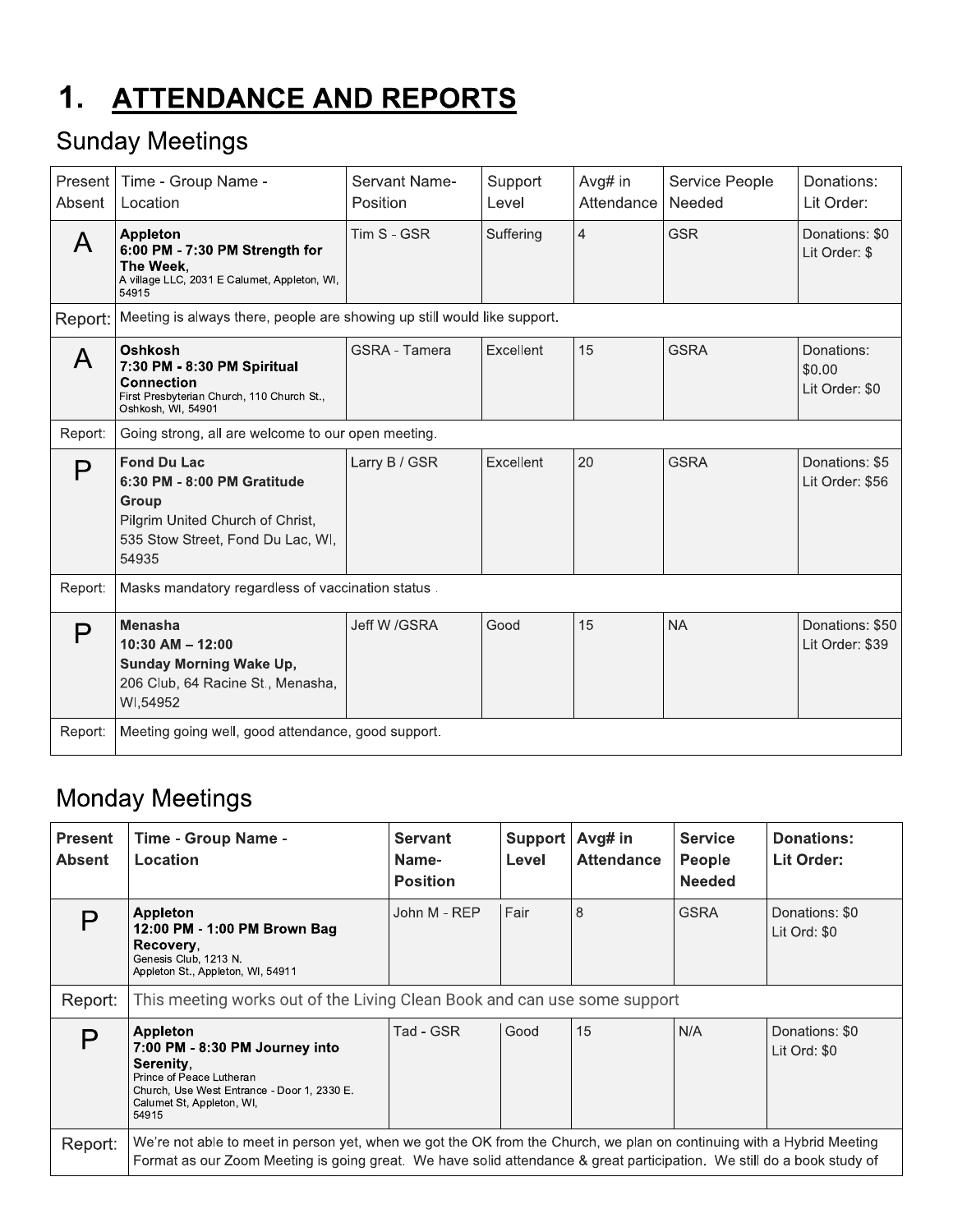|         | The Living Clean Book.<br>Please see below for the zoom info:<br>Meeting ID: 836 6962 5793<br>Meeting Password: pop<br>https://us02web.zoom.us/j/83669625793?pwd=bkg5NzRxOFFKR0U5M2gvNlc0WE5UZz09 |              |           |    |             |                                          |
|---------|---------------------------------------------------------------------------------------------------------------------------------------------------------------------------------------------------|--------------|-----------|----|-------------|------------------------------------------|
| P       | <b>Fond Du Lac</b><br>6:30 PM - 8:30 PM Never Alone, Never<br>Again, Ascension Lutheran<br>Church, 901 County Road V, Fond Du<br>Lac, WI, 54935                                                   | Tammi C      | Great     | 25 | Secretary   | Donations: \$20.00<br>Lit Ord: \$97.90   |
| Report: | Group has been doing well and attendance is great!                                                                                                                                                |              |           |    |             |                                          |
| P       | Oshkosh<br>7:30 PM - 9:00 PM We Surrender,<br>First Presbyterian Church, 110 Church<br>St., Oshkosh, WI, 54901                                                                                    | Jesse K      | Excellent | 10 | N/A         | Lit Order:<br>\$11<br>Donations:<br>\$50 |
| Report: | Good attendance and clean time support. Voted to change to a round robin format.                                                                                                                  |              |           |    |             |                                          |
| A       | <b>Shawano</b><br>7:00 PM - 8:00 PM Spirituality in<br>Progress, First Presbyterian Church,<br>100 W Presbyterian St., Shawano, WI,<br>54166                                                      | Betsy R/ GSR | Good      | 6  | N/A         | Donations:<br>\$0<br>Lit Order:<br>\$0   |
| Report: | Attendance has been picking up besides that everything is pretty much the same. One newcomer $\circledcirc$                                                                                       |              |           |    |             |                                          |
| A       | Winneconne<br>5:00 PM - 6:00 PM 5 Alive,<br>Lord of the Lakes Church, 6090 Harbour<br>S Dr, Winneconne, WI, 54986                                                                                 | Dave W/ GSR  | Suffering | 6  | <b>None</b> | Donations: \$0<br>Lit Order: \$0         |
| Report: | This meeting can use some support                                                                                                                                                                 |              |           |    |             |                                          |

# **Tuesday Meetings**

| <b>Present</b><br><b>Absent</b> | Time - Group Name -<br>Location                                                                                              | <b>Servant</b><br>Name-<br><b>Position</b> | Support<br>Level | Avg# in<br><b>Attendance</b> | <b>Service</b><br>People<br><b>Needed</b> | <b>Donations:</b><br>Lit Order:            |
|---------------------------------|------------------------------------------------------------------------------------------------------------------------------|--------------------------------------------|------------------|------------------------------|-------------------------------------------|--------------------------------------------|
|                                 | <b>Beaver Dam</b><br>6:00 PM - 7:00 PM WB Dam Addicts,<br>Alano Club, 115 North Lincoln Avenue,<br>Beaver Dam, WI, 53916     | Jenn S./<br><b>GSR</b>                     | Good             | $\overline{7}$               | N/A                                       | Donations:<br>\$0<br>Lit Order:<br>\$69.80 |
| Report:                         |                                                                                                                              |                                            |                  |                              |                                           |                                            |
| Р                               | <b>Green Lake</b><br>6:30 PM - 7:30 PM Animal House,<br>Green Lake Animal Shelter, N6217<br>Busse Rd., Green Lake, WI, 54941 | Dallen                                     | Fair             | 5                            | SEC, GSRA,<br><b>TREAS</b>                | Donations: \$40<br>Lit Ord: \$0            |
| Report:                         | Very loose, Nobody's interested in service                                                                                   |                                            |                  |                              |                                           |                                            |
|                                 | <b>Menasha</b><br>7:00 PM - 8:30 PM Living Clean,<br>206 Club, 64 Racine St., Menasha, WI,<br>54952                          | Antony R/ GSR                              | Great            | 25                           | Treasurer<br><b>GSRA</b>                  | Donations: \$0<br>Lit Ord: \$7             |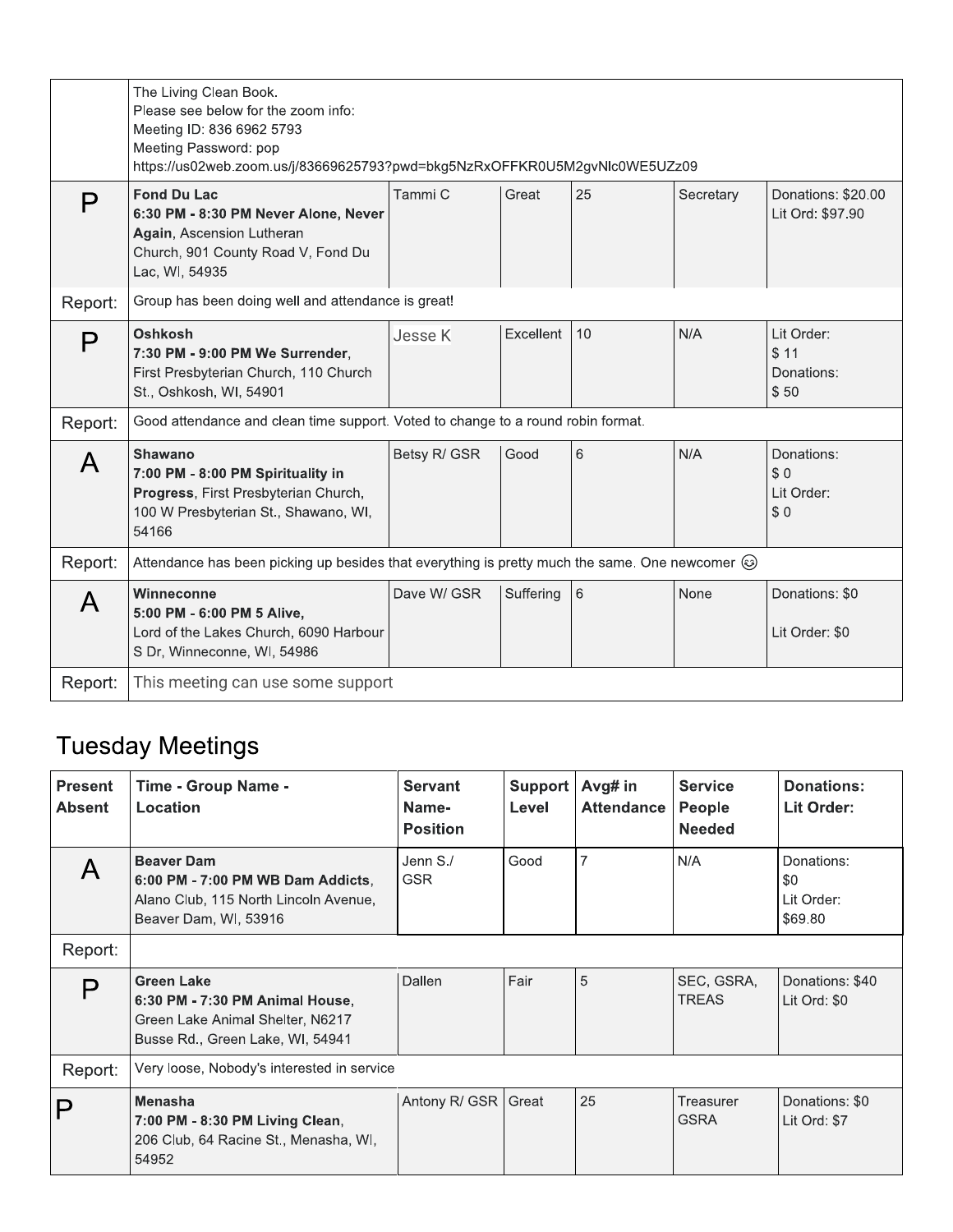|  | Report: Attendance is good |  |  |  |
|--|----------------------------|--|--|--|
|--|----------------------------|--|--|--|

# **Wednesday Meetings**

| <b>Present</b><br><b>Absent</b> | Time - Group Name -<br>Location                                                                                                                      | <b>Servant</b><br>Name-<br><b>Position</b> | <b>Support</b><br>Level | Avg# in<br><b>Attendance</b> | <b>Service</b><br>People<br><b>Needed</b> | <b>Donations:</b><br>Lit Order:        |
|---------------------------------|------------------------------------------------------------------------------------------------------------------------------------------------------|--------------------------------------------|-------------------------|------------------------------|-------------------------------------------|----------------------------------------|
| P                               | Appleton<br>7:00 PM - 8:30 PM Diversity Is Our<br>Strength, Genesis Club, 1213 N.<br>Appleton St., Appleton, WI, 54911                               | Matt B./<br><b>GSR</b>                     | Excellent               | 35                           | GSR, GSRA                                 | Donations:<br>\$0<br>Lit Order:<br>\$0 |
| Report:                         | This meeting breaks up into Step, JFT, and Living Clean Meetings                                                                                     |                                            |                         |                              |                                           |                                        |
|                                 | <b>Fond Du Lac</b><br>7:00 PM - 8:00 PM No Matter What.<br>Blandine House,<br>25 N. Park St., Fond Du Lac, WI, 54935                                 | Larry B./<br><b>GSR</b>                    | Excellent               | 20                           | None                                      | Donations: \$20<br>Lit Order: \$0      |
| Report:                         | Masks mandatory for any men coming into the facility regardless of vaccination status                                                                |                                            |                         |                              |                                           |                                        |
| P                               | <b>Oshkosh</b><br>7:30 PM - 8:30 PM Not Yet,<br>Oshkosh Warming Shelter, 449 High Ave.,<br>Oshkosh, WI, 54901                                        | George/ GSR                                | Fair                    | 5                            | GSR.<br>Secretary                         | Donations: \$0<br>Lit Order: \$0       |
| Report:                         | Hi family We could use some support We are a open meeting Up stairs in the gym It's a hour meeting                                                   |                                            |                         |                              |                                           |                                        |
|                                 | Fon Du Lac<br>$12:00 - 1:00$ PM We Choose to Live<br>Gratitude Club, 295 Ruggles St, Fon Du<br>Lac, WI 54935                                         | Dezzz G./<br><b>REP</b>                    | Fair                    | $9\,$                        | None                                      | Donations: \$0<br>Lit Order: \$0       |
| Report:                         | We are a hybrid noon meeting that meets Wednesdays for an hour majority of our regular attendees participate online. Join<br>us online or in person. |                                            |                         |                              |                                           |                                        |

# **Thursday Meetings**

| Present<br><b>Absent</b> | <b>Time - Group Name -</b><br>Location                                                                                   | <b>Servant</b><br>Name-<br><b>Position</b> | <b>Support</b><br>Level | Avg# in<br><b>Attendance</b> | <b>Service</b><br><b>People</b><br><b>Needed</b> | <b>Donations:</b><br>Lit Order:        |
|--------------------------|--------------------------------------------------------------------------------------------------------------------------|--------------------------------------------|-------------------------|------------------------------|--------------------------------------------------|----------------------------------------|
|                          | <b>Appleton</b><br>10:00 AM - 11:00 AM Don't Ever Give Up,<br>Genesis Club, 1213 N. Appleton St.,<br>Appleton, WI, 54911 | John P.R.                                  | Fair                    | 12                           | <b>GSRA</b>                                      | Donations:<br>\$0<br>Lit Order:<br>\$0 |
| Report                   | we have 8 to 12 addicts attending with good clean time support, so feel free to stop in for the meeting                  |                                            |                         |                              |                                                  |                                        |
|                          | <b>Beaver Dam</b><br>6:00 PM - 7:00 PM Just Say NA, Alano<br>Club, 115 North Lincoln Avenue,<br>Beaver Dam, WI, 53916    | Jenn S./<br><b>GSR</b>                     | Good                    | 15                           | N/A                                              | Donations:<br>\$0<br>Lit Order:<br>\$0 |
| Report                   |                                                                                                                          |                                            |                         |                              |                                                  |                                        |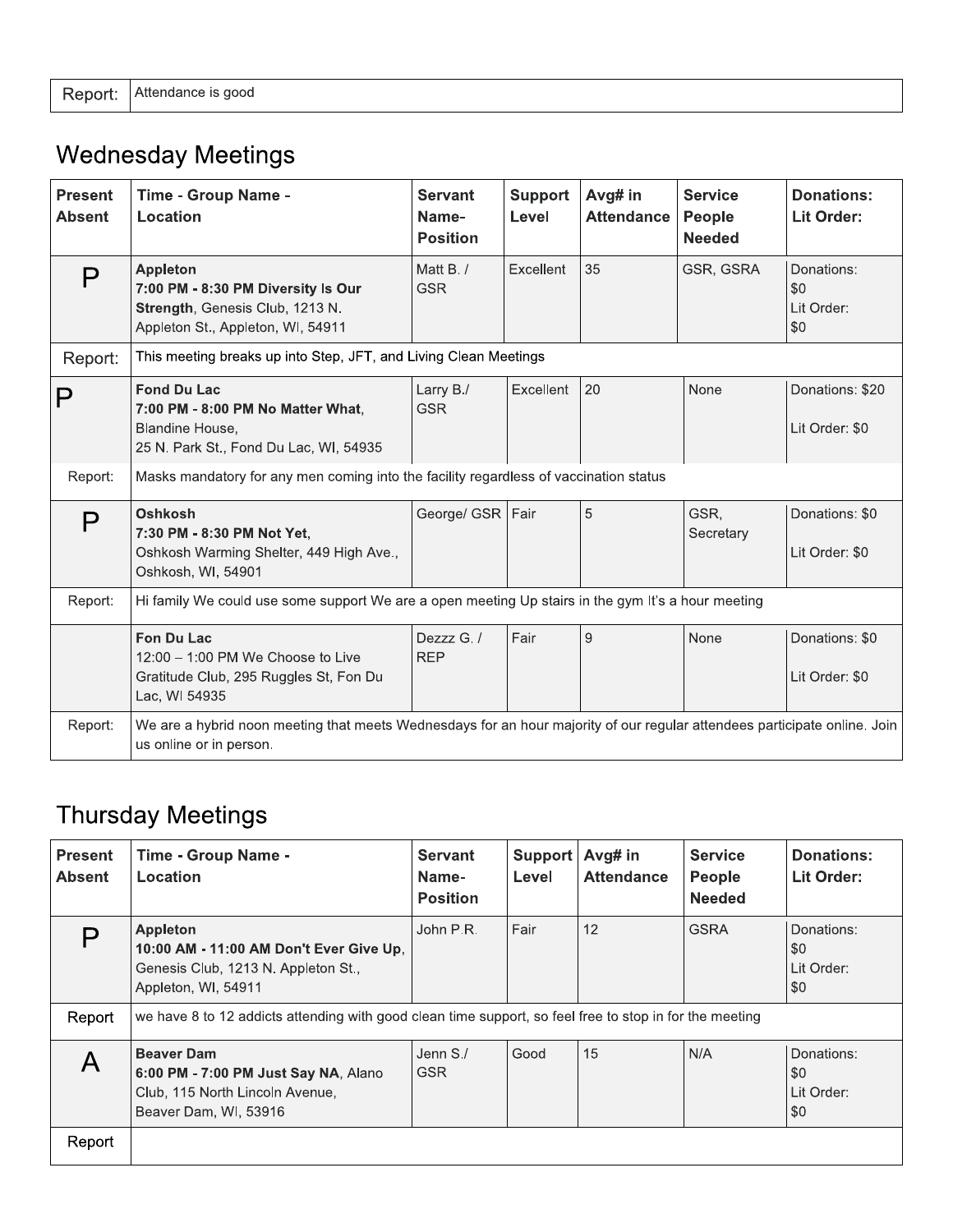| P      | <b>Fond Du Lac</b><br>7:30 PM - 9:00 PM New Beginnings,<br>Ascension Lutheran Church, 901 CR-V,<br>Fond Du Lac, WI, 54935                                                                             | Bryan S./<br><b>REP</b>          | Closing   | $5 - 10$ | <b>GSR</b><br>Literature<br>Secretary | Donations: \$<br>Lit Order: \$                                   |
|--------|-------------------------------------------------------------------------------------------------------------------------------------------------------------------------------------------------------|----------------------------------|-----------|----------|---------------------------------------|------------------------------------------------------------------|
| Report | Closing                                                                                                                                                                                               |                                  |           |          |                                       |                                                                  |
| P      | <b>Neenah</b><br>7:00 PM - 8:30 PM Straight Up,<br>Gloria Dei Church, 1140 Tullar Rd. Neenah.<br>WI, 54956                                                                                            | Terry/<br><b>GSR</b>             | Excellent | 50-60    | N/A                                   | Donations: \$90<br>to H&I+ 90+50 to<br>Area<br>Lit Order: \$0.00 |
| Report | Gave a donation of \$90 to area from Corn Roast. Gave H&I 90\$ from corn roast. Also included a \$50 donation to area.<br>Attendance is great, no trusted servants needed.                            |                                  |           |          |                                       |                                                                  |
| A      | <b>Ripon</b><br>6:00 PM - 7:00 PM High Point,<br>First Congretional Church, 220 Ransom<br>Street, Ripon, WI, 54971                                                                                    | Don/REP                          | Fair      |          | <b>GSR</b>                            |                                                                  |
| Report |                                                                                                                                                                                                       |                                  |           |          |                                       |                                                                  |
| P      | <b>Fond Du Lac</b><br>$7:00PM - 8:00 PM$ Life's Hope<br>Gratitude Club, 295 Ruggles St<br>Fond Du Lac, WI, 54935                                                                                      | Rob <sub>L</sub> /<br><b>GSR</b> | Good      | 30       | Treasurer<br><b>GSRA</b>              | Donations:<br>\$0.00<br>Lit Order:<br>\$173.00                   |
| Report | New comers packets being created with todays literature order. Discussion about make one of the breakout groups into a<br>candlelight meeting. Two Interests in secretary position from last meeting. |                                  |           |          |                                       |                                                                  |

# **Friday Meetings**

| <b>Present</b><br><b>Absent</b> | Time - Group Name -<br>Location                                                                                                             | <b>Servant</b><br>Name-<br><b>Position</b> | <b>Support</b><br>Level | Avg# in<br><b>Attendance</b> | <b>Service</b><br>People<br><b>Needed</b> | Donations:<br>Lit Order:                     |
|---------------------------------|---------------------------------------------------------------------------------------------------------------------------------------------|--------------------------------------------|-------------------------|------------------------------|-------------------------------------------|----------------------------------------------|
| D                               | <b>Appleton</b><br>6:00 PM - 7:30 PM Women with Hope,<br>Fox Valley Unitarian-Universalist,<br>2600 E Phillip Lane, Appleton, WI, 54915     | Ellen EMK                                  | Fair                    | 5                            | N/A                                       | Donations: \$0<br>Lit Order:<br>\$0          |
| Report                          | we are currently meeting virtual. including addicts from several states.                                                                    |                                            |                         |                              |                                           |                                              |
| $\mathsf{A}$                    | <b>Beaver Dam</b><br>7:00 PM - 8:00 PM Seeking Serenity,<br>Care Wisconsin, Suite 2, 900 Green<br>Valley Rd., Beaver Dam, WI, 53916         | Zach N/<br><b>GSR</b>                      | Fair                    | $8 - 12$                     | N/A                                       | Donations:<br>\$0<br>Lit Order:<br>\$0       |
| Report                          |                                                                                                                                             |                                            |                         |                              |                                           |                                              |
|                                 | Oshkosh<br>7:00 PM - 8:30 PM Architects of<br><b>Adversity, First English Lutheran</b><br>Church, 1013 Minnesota St., Oshkosh, WI,<br>54902 | <b>OPEN</b>                                | Great                   | 15                           |                                           | Donations:<br>\$0<br>Lit Order:<br><b>SO</b> |
| Report                          |                                                                                                                                             |                                            |                         |                              |                                           |                                              |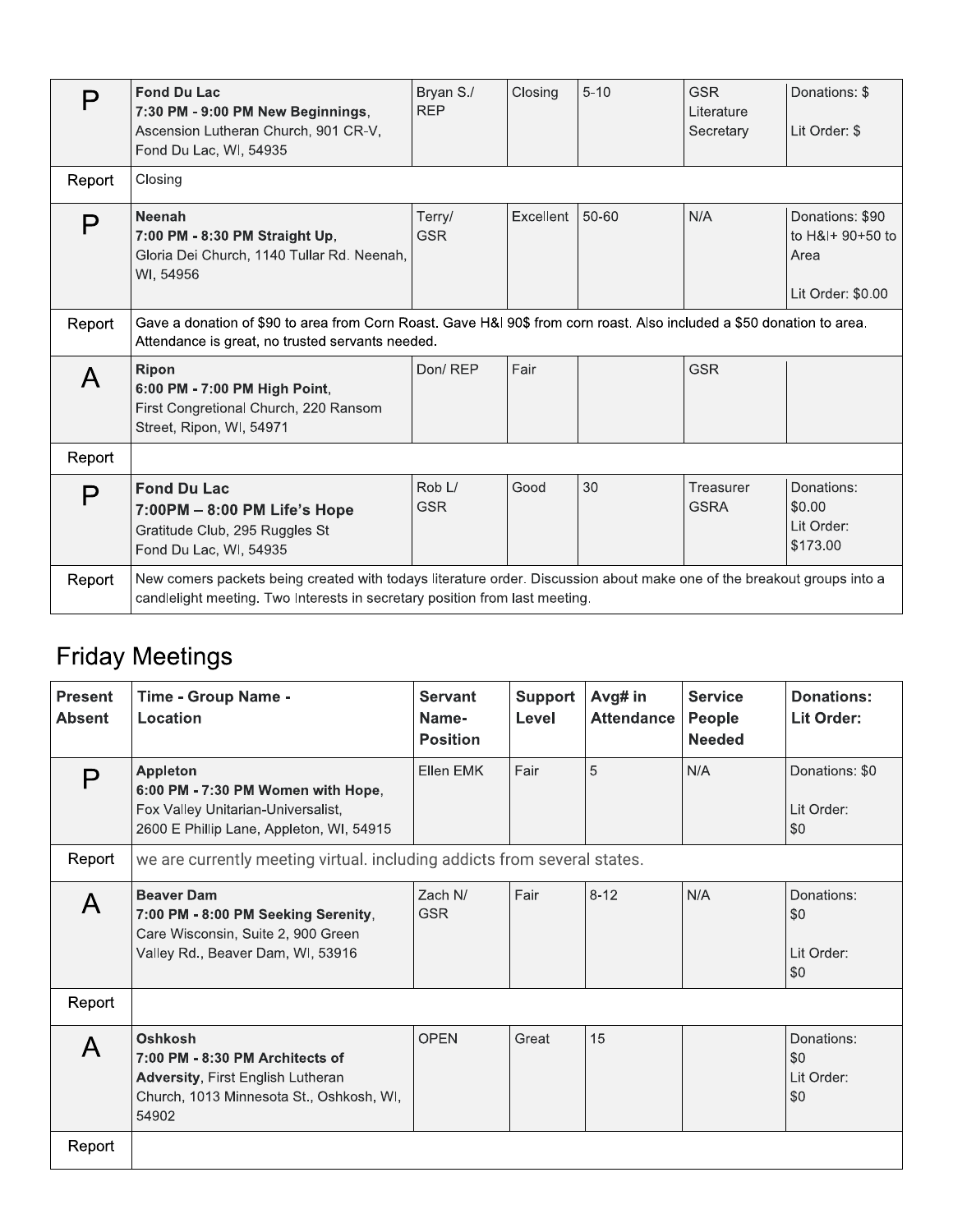| D       | Menasha<br>7:00 PM - 8:00 PM Clocks Ticking,<br>206 Club, 64 Racine St., Menasha, WI,<br>54952                                                                                                                                                                                                                                                                                                                                                                                              | Charles W<br><b>GSR</b> | Great | 18 | Treasurer<br><b>GSRA</b> | Donations: \$0<br>Lit Ord: \$17 |
|---------|---------------------------------------------------------------------------------------------------------------------------------------------------------------------------------------------------------------------------------------------------------------------------------------------------------------------------------------------------------------------------------------------------------------------------------------------------------------------------------------------|-------------------------|-------|----|--------------------------|---------------------------------|
| Report: | We are a new meeting on Friday night at 7pm held at the 206 Club in Menasha. We have good numbers attending already<br>and growing. We have a different kind of format that starts with normal readings and a 3 minute meditation time. Our topic<br>is on a rotation every week between Just for Today, Living Clean, Basic Text, How It Works and IPs. We look forward to<br>being a good addition to the ILUA family. Thank you for letting me be of service.<br>Sincerely,<br>Charles W |                         |       |    |                          |                                 |

# **Saturday Meetings**

| <b>Present</b><br><b>Absent</b> | <b>Time - Group Name -</b><br>Location                                                                                                                                          | <b>Servant</b><br>Name-<br><b>Position</b> | <b>Support</b><br>Level | Avg# in<br><b>Attendance</b> | <b>Service</b><br>People<br><b>Needed</b> | <b>Donations:</b><br>Lit Order:             |
|---------------------------------|---------------------------------------------------------------------------------------------------------------------------------------------------------------------------------|--------------------------------------------|-------------------------|------------------------------|-------------------------------------------|---------------------------------------------|
| P                               | <b>Appleton</b><br>6:00 PM - 7:30 PM N.A. Forever,<br>Genesis Club, 1213 N. Appleton St.,<br>Appleton, WI, 54911                                                                | John M/<br><b>REP</b>                      | Good                    | 15                           | <b>GSR</b><br><b>GSRA</b>                 | Donations:<br>\$0<br>Lit Order:<br>\$121.40 |
| Report                          | this meeting has 14-20 addicts attending and has a Speaker Meeting on the 2nd Saturday of the month. If you are<br>interested in Speaking contact John M or come to the meeting |                                            |                         |                              |                                           |                                             |
| P                               | 11:59 PM - 1:29 AM Midnight Serenity,<br>Genesis Club, 1213 N. Appleton<br>St., Appleton, WI, 54911                                                                             | John M - REP                               | Struggling 6            |                              | GSR, GSRA                                 | Donations:<br>\$0<br>Lit Order:<br>\$0      |
| Report                          | This meeting is at 11:59pm, so if you are looking for a late night meeting stop by. This meeting can use some support                                                           |                                            |                         |                              |                                           |                                             |
| A                               | <b>Beaver Dam</b><br>10:00 AM - 11:00 AM Just Say NA, Alano<br>Club, 115 North Lincoln Avenue,<br>Beaver Dam, WI, 53916                                                         | Jen S./ GSR                                | Good                    | 20                           | N/A                                       | Donations: \$0<br>Lit Order: \$0            |
| Report                          |                                                                                                                                                                                 |                                            |                         |                              |                                           |                                             |
| A                               | Shawano<br>12:00 PM-1:30 PM Lakeside<br>W 5820 N. Beach Blvd Shawano                                                                                                            | Cheyenne K                                 | Good                    | 5                            | GSRA,<br>Treasurer,<br>Secretary          | Donations:<br>\$0<br>Lit Order:<br>\$0      |
| Report:                         |                                                                                                                                                                                 |                                            |                         |                              |                                           |                                             |
|                                 |                                                                                                                                                                                 |                                            |                         |                              |                                           |                                             |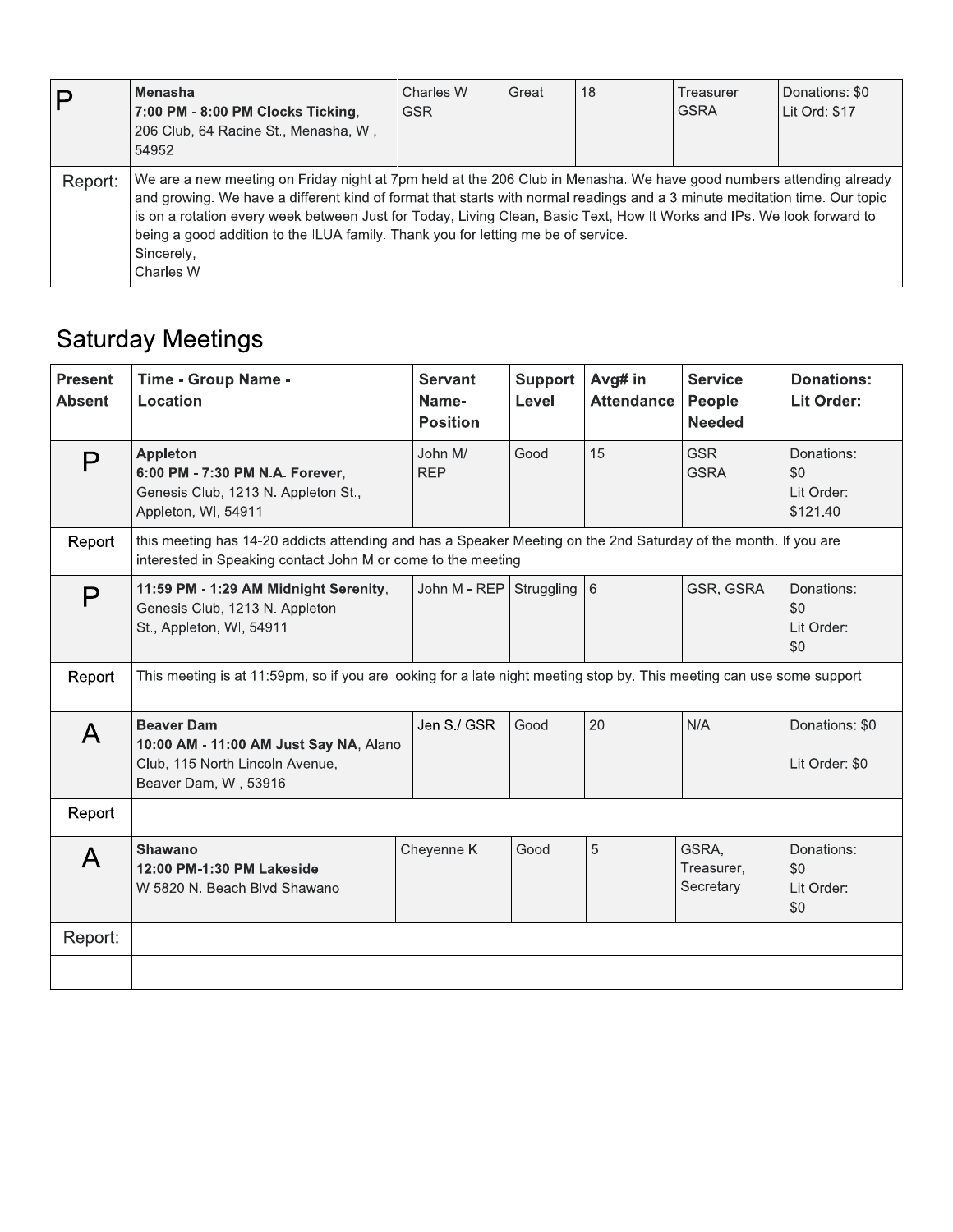#### SUBCOMMITTEES ATTENDANCE AND REPORTS  $2.$

| <b>Position</b>            | <b>Name</b>     | <b>Contact</b>     | <b>Present/Absent</b> | Date Elected | <b>End Date</b> |
|----------------------------|-----------------|--------------------|-----------------------|--------------|-----------------|
| <b>Public Relations</b>    | John M (OPEN)   | 920 - 851 - 0320   | P                     | 12/2019      | 12/2020         |
| Hospitals and Institutions | John M          | $920 - 851 - 0320$ | P                     | 9/2021       | 9/2022          |
| Policy and Administration  | Don C.          | 920 - 379 - 4521   | P                     | 8/2021       | 8/2022          |
| <b>Activities</b>          | Greg E          | 920 - 573 - 7107   | P                     | 2/2022       | 2/2023          |
| Literature                 | <b>George T</b> | 916 - 207 - 4301   | P                     | 2/2022       | 2/2023          |
| Outreach                   | Megan S.        | $920 - 636 - 8589$ | P                     | 9/2021       | 9/2022          |
| Merchandise                | Beth L          | $920 - 750 - 0773$ | P                     | 4/2021       | 4/2022          |
| <b>Spiritual Retreat</b>   | Beth L          | $920 - 750 - 0773$ | P                     | 11/2021      | 2022            |

# **Subcommittee Reports**

| <b>Position</b>               | <b>Name</b>        | Report                                                                                                                                                                                                                                                                                                                                                                                                                                                                                                                                                                                                                                                                                                                                                                                                                                                                                                                                                                                                                                                                                                                          | <b>Next Sub-</b><br><b>Committee</b><br><b>Meeting</b> |
|-------------------------------|--------------------|---------------------------------------------------------------------------------------------------------------------------------------------------------------------------------------------------------------------------------------------------------------------------------------------------------------------------------------------------------------------------------------------------------------------------------------------------------------------------------------------------------------------------------------------------------------------------------------------------------------------------------------------------------------------------------------------------------------------------------------------------------------------------------------------------------------------------------------------------------------------------------------------------------------------------------------------------------------------------------------------------------------------------------------------------------------------------------------------------------------------------------|--------------------------------------------------------|
| Public<br><b>Relations</b>    | John M<br>(Ad Hoc) | Public Relation's had 2 calls to the ILUA Information line, 1st call was for ILUA<br>Meeting information, which was provided, 2nd call was from an Appleton area<br>paramedic asking if PR knew where he could get Government supplied<br>Narcon, we only give out NA information so we could not help him. PR<br>received 2 emails, 1st was asking if PR would be interested in having a booth<br>at a Recovery Walk put on by the Shawno co. drug treatment program, an<br>email reply was sent confirming PR would be interested, this event is on Mat<br>1st 2022 and PR may need some help. 2nd email was from an addict who<br>hosts a NA zoom meeting in Menomonie, 2 addicts who attend the NA zoom<br>meeting said they needed NA literature at the Genesis Treatment facility in<br>Oshkosh, 3 Basic Text, 3 JFT, 10 White Books, and 70 IP'S were delivered to<br>the Genesis Treatment facility. PR will be updating the ILUA meeting list so<br>please have your updates in asap, hopefully at Area. PR will also have to put<br>in a NA literature order which will be over our budget as inventory is quite low. | $10:30$ AM $-$<br>before next<br>Area meeting          |
| Hospitals and<br>Institutions | John M             | All H&I facilitys jails and prisons are closed due to covid. The Winnebago<br>county jail mens and womens meetings will open March 1st, the Outagamie<br>womens meeting will Feb 14th, the mens meeting will open Feb 23rd. Before<br>the covid shut down 15 Into Guides, 10 Behind the Walls, and 202 IPS were<br>delivered to Craig A, Craig A is in desperate need of a sub or another addict<br>to go into the Oshkosh prison with him. Craig A also reported he has no<br>opening date for the prison meetings                                                                                                                                                                                                                                                                                                                                                                                                                                                                                                                                                                                                             | $10:30$ AM $-$<br>before next<br>Area meeting          |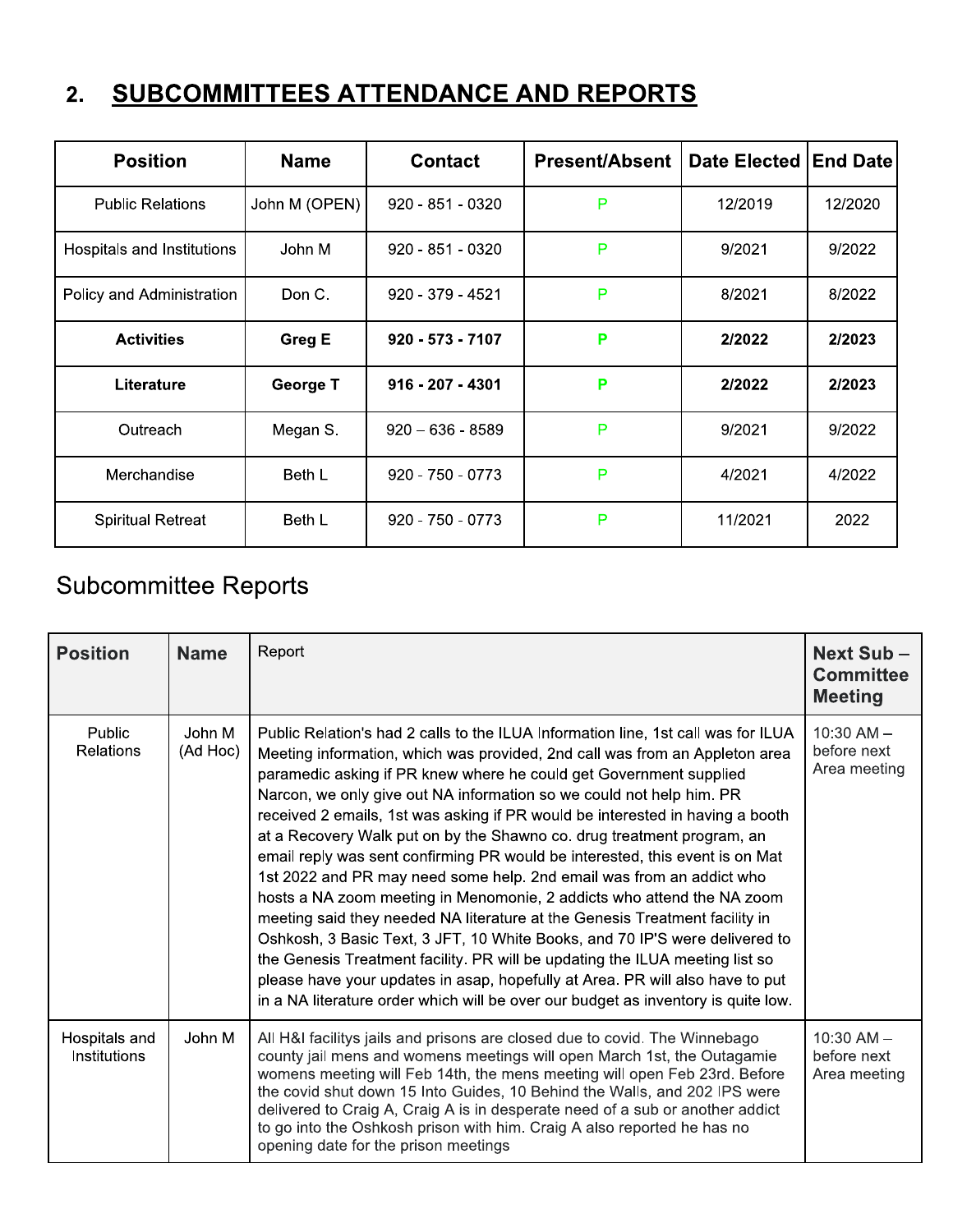| Policy and<br>Administration | Don C<br>"Butch" |                                                                                                                                                                                                                                                                                                                                                                                                                                                                                                                                                                                                                                                                                                                                                   | $10:30$ AM $-$<br>before next<br>Area meeting                            |
|------------------------------|------------------|---------------------------------------------------------------------------------------------------------------------------------------------------------------------------------------------------------------------------------------------------------------------------------------------------------------------------------------------------------------------------------------------------------------------------------------------------------------------------------------------------------------------------------------------------------------------------------------------------------------------------------------------------------------------------------------------------------------------------------------------------|--------------------------------------------------------------------------|
| <b>Activities</b>            | Greg E           | <b>NEW ACTIVITIES CHAIR</b>                                                                                                                                                                                                                                                                                                                                                                                                                                                                                                                                                                                                                                                                                                                       | $10:30$ AM $-$<br>before next<br>Area meeting                            |
|                              |                  |                                                                                                                                                                                                                                                                                                                                                                                                                                                                                                                                                                                                                                                                                                                                                   | $** \uparrow st$<br>Wednesday of<br>the month<br>6pm $@$<br>Solutions ** |
| Literature                   | George<br>Т      | <b>NEW LIT CHAIR ELECTED</b>                                                                                                                                                                                                                                                                                                                                                                                                                                                                                                                                                                                                                                                                                                                      | $10:30$ AM $-$<br>before next<br>Area meeting                            |
| Outreach                     | Megan S          | Both workshops were a success! Thank you to Gruber and Jake for chairing<br>the meeting in October.<br>I am still looking for people interested in being a part of the Outreach group<br>that goes to suffering meetings in our area. If you are interested, please sign<br>up. Also, if the meeting you represent is suffering please indicate that in your<br>reports.<br>The new workshop calendar will be posted next month.<br>Thank you for allowing me to serve,<br>Megan                                                                                                                                                                                                                                                                  | $10:30$ AM $-$<br>before next<br>Area meeting                            |
| Merchandise                  | Beth L           | No new orders, bills or sales. Thank you for having me serve. - Beth Leland                                                                                                                                                                                                                                                                                                                                                                                                                                                                                                                                                                                                                                                                       | 02/13/22                                                                 |
| <b>Spiritual Retret</b>      | Beth L           | A reminder for everyone interested in attending the 2022 ILUA Spiritual<br>Retreat, all registrations are due by March 2022. Please see attached flyer<br>for more details. We have found an new option for our usual sweatshirts<br>that we sell. Irene from Creations by Reenie, will be making the new items<br>this year. We have chosen a long sleeve shirt with our retreat logo on it.<br>The total cost is needed today to fulfill the order. The cost is \$332.33 in a<br>check made out to Creations by Reenie. Last year, our sweatshirts cost<br>\$699 so we are pleased to have found a quality item at a fraction of the<br>cost. I have a copy of the bill available for the ILUA Treasury. Thank you<br>for allowing me to serve. | $2/12/22 -$<br>1PM                                                       |

# 3. Executive Committee Attendance and Reports

| <b>POSITION</b> | <b>NAME</b> | <b>Contact</b>          | <b>Present/Absent   Date Elected</b> |             | <b>End Date</b> |
|-----------------|-------------|-------------------------|--------------------------------------|-------------|-----------------|
| Chair           | Jake S.     | packerman5200@yahoo.com |                                      | 6/2021      | 6/2022          |
| Vice Chair      | Jason G.    | $920 - 757 - 8655$      |                                      | 6/2021      | 6/2022          |
| <b>RCM</b>      | <b>OPEN</b> |                         |                                      |             |                 |
| <b>RCMA</b>     | <b>OPEN</b> |                         |                                      | AD HOC Jake |                 |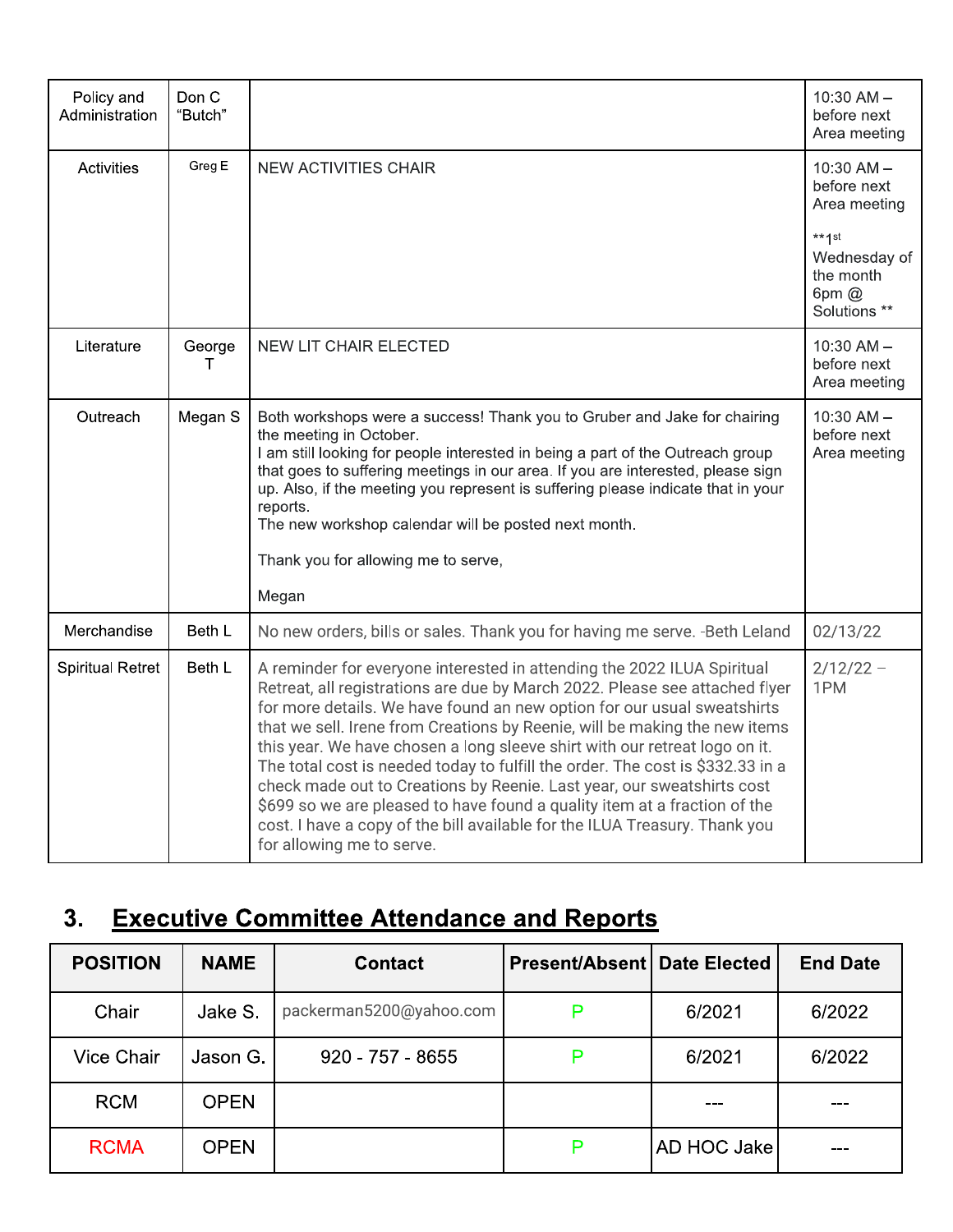|                       |             |                    | S.      |         |
|-----------------------|-------------|--------------------|---------|---------|
| Secretary             | Jamison B   | $970 - 376 - 1810$ | 2/2021  | 2/2022  |
| Treasurer             | Carol C     | $920 - 851 - 5699$ | 10/2021 | 10/2022 |
| <b>Vice Treasurer</b> | <b>OPEN</b> |                    | ---     |         |

| <b>Position</b> | <b>Name</b> | <b>Report</b> |
|-----------------|-------------|---------------|
| Chair           | Jake S.     |               |

| <b>Position</b> | <b>Name</b> | <b>Report</b> |
|-----------------|-------------|---------------|
| Vice Chair      | Jason G.    |               |
|                 |             |               |

| <b>Position</b> | <b>Name</b> | Report |
|-----------------|-------------|--------|
| <b>RCM</b>      | OPEN        |        |

| <b>Position</b> | <b>Name</b> | <b>Report</b> |
|-----------------|-------------|---------------|
| <b>RCMA</b>     | OPEN        |               |

| <b>Position</b> | <b>Name</b> | <b>Report</b>                                                |
|-----------------|-------------|--------------------------------------------------------------|
| Secretary       |             | ' Jamison B.   Apologies for missing December & January ASC. |
|                 |             |                                                              |

# 4. ELECTIONS

| <b>Position</b>         | <b>Nomination</b> | <b>Nominated by:</b> | <b>Seconded by:</b> | VOTE – (Yea / Nay / Abstain) |
|-------------------------|-------------------|----------------------|---------------------|------------------------------|
| <b>Activities Chair</b> | Greg              | George               | <b>Butch</b>        | 9-0-3 - PASSED               |
| Literature Chair        | George            | Greg E               | John                | 15-0-1 - PASSED              |

### 5. OLD BUSINESS -

**UPDATE COMING MARCH AREA FOR PRINTED GUIDELINES**